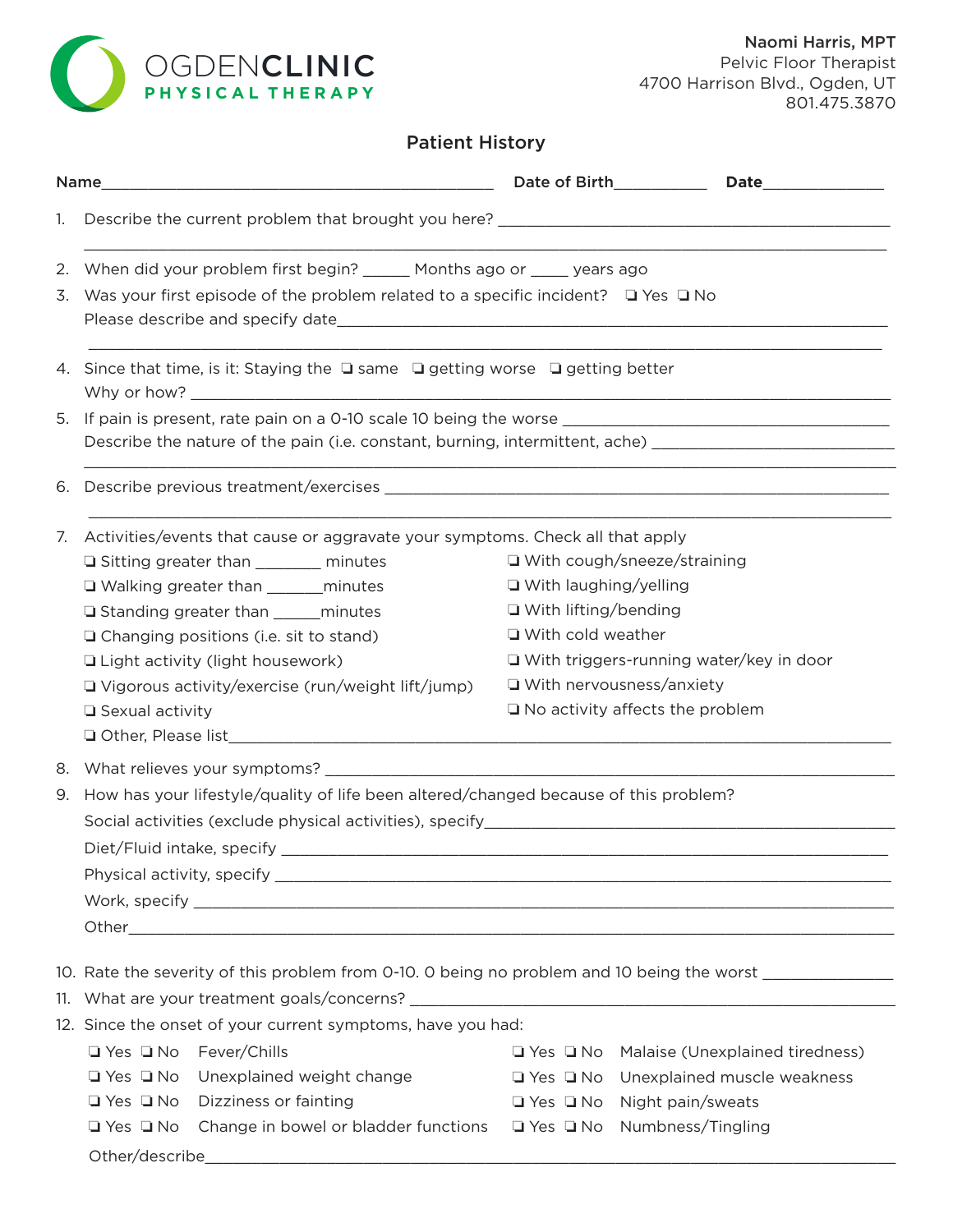#### Health History:

| Date of Last Physical Exam                                                                            |                                                                          | <b>Tests Performed and Service Services</b>                                      |  |
|-------------------------------------------------------------------------------------------------------|--------------------------------------------------------------------------|----------------------------------------------------------------------------------|--|
| General Health: Q Excellent Q Good Q Average Q Poor                                                   |                                                                          |                                                                                  |  |
|                                                                                                       |                                                                          | Hours/week__________________________On disability or leave? ____________________ |  |
|                                                                                                       |                                                                          |                                                                                  |  |
| <b>Mental Health:</b>                                                                                 |                                                                          |                                                                                  |  |
| Current level of stress: $\Box$ High $\Box$ Med $\Box$ Low Current phys therapy? $\Box$ Yes $\Box$ No |                                                                          |                                                                                  |  |
|                                                                                                       | Activity/Exercise: □ None □ 1-2 days/week □ 3-4 days/week □ 5+ days/week |                                                                                  |  |
| Describe                                                                                              |                                                                          |                                                                                  |  |

### Have you ever had any of the following conditions or diagnoses? Check all that apply.

| □ Cancer                      | Multiple sclerosis             | □ Hypothyroid/Hyperthyroid        |
|-------------------------------|--------------------------------|-----------------------------------|
| □ Heart problems              | $\Box$ Head injury             | $\Box$ Headaches                  |
| <b>La High Blood Pressure</b> | □ Osteoporosis Chronic Fatigue | $\Box$ Diabetes                   |
| □ Ankle swelling              | $\Box$ Syndrome                | □ Kidney disease                  |
| $\Box$ Low back pain          | $\Box$ Fibromyalgia            | □ Irritable Bowel Syndrome        |
| □ Sacroiliac/Tailbone pain    | Arthritic conditions           | $\Box$ Hepatitis                  |
| □ Alcoholism/Drug problem     | □ Stress fracture              | $\Box$ HIV/AIDS                   |
| □ Childhood bladder problems  | □ Rheumatoid Arthritis         | □ Sexually Transmitted disease    |
| <b>Q</b> Depression           | <b>Joint Replacement</b>       | <b>D</b> Physical or Sexual Abuse |
| □ Anorexia/bulimia            | □ Bone Fracture                | Raynaud's (Cold hands and feet)   |
| □ Smoking history             | □ Sports Injuries              | <b>Q</b> Pelvic Pain              |
| □ Vision/eye problems         | □ TMJ/neck pain                | □ Emphysema/chronic bronchitis    |
| Hearing loss problems         | Allergies-list below           | $\Box$ Asthma                     |
| $\Box$ Stroke                 | $\Box$ Latex sensitivity       | Other:                            |
|                               |                                |                                   |

#### Surgical /Procedure History

| $\Box$ Yes $\Box$ No Surgery for your back/spine       |       | $\Box$ Yes $\Box$ No Surgery for your bones/joints     |
|--------------------------------------------------------|-------|--------------------------------------------------------|
| $\Box$ Yes $\Box$ No Surgery for your brain            |       | $\Box$ Yes $\Box$ No Surgery for your abdominal organs |
| $\Box$ Yes $\Box$ No Surgery for your female organs    | Other |                                                        |
| $\Box$ Yes $\Box$ No Surgery for your bladder/prostate |       |                                                        |
|                                                        |       |                                                        |

### Ob/Gyn History (Females only)

| $\Box$ Yes $\Box$ No Childbirth vaginal deliveries # |
|------------------------------------------------------|
| $\Box$ Yes $\Box$ No Episiotomy #                    |
| $\Box$ Yes $\Box$ No $\Box$ C-Section #              |
| $\Box$ Yes $\Box$ No Difficult Childbirth #          |
| $\Box$ Yes $\Box$ No Prolapse or organ falling out   |
| $\Box$ Yes $\Box$ No Vaginal dryness                 |

## Males Only

 $\Box$  Yes  $\Box$  No Prostate disorders

 $\Box$  Yes  $\Box$  No Shy bladder

 $\Box$  Yes  $\Box$  No Pelvic pain

| <b>Other</b> |                                      |  |  |
|--------------|--------------------------------------|--|--|
|              |                                      |  |  |
|              |                                      |  |  |
|              |                                      |  |  |
|              | $\Box$ Yes $\Box$ No Painful periods |  |  |

\_\_\_\_\_\_\_\_\_\_\_\_\_\_\_\_\_\_\_\_\_\_\_\_\_\_\_\_\_\_\_\_\_\_\_\_\_\_\_\_\_\_

|                                  | $\Box$ Yes $\Box$ No Menopause - When?           |  |
|----------------------------------|--------------------------------------------------|--|
|                                  | $\Box$ Yes $\Box$ No Painful vaginal penetration |  |
| $\Box$ Yes $\Box$ No Pelvic pain |                                                  |  |
| Other/Describe __________        |                                                  |  |

**Q** Yes Q No Erectile Dysfunction  $\Box$  Yes  $\Box$  No Painful ejaculation Other/Describe \_\_\_\_\_\_\_\_\_\_\_\_\_\_\_\_\_\_\_\_\_\_\_\_\_\_\_\_\_\_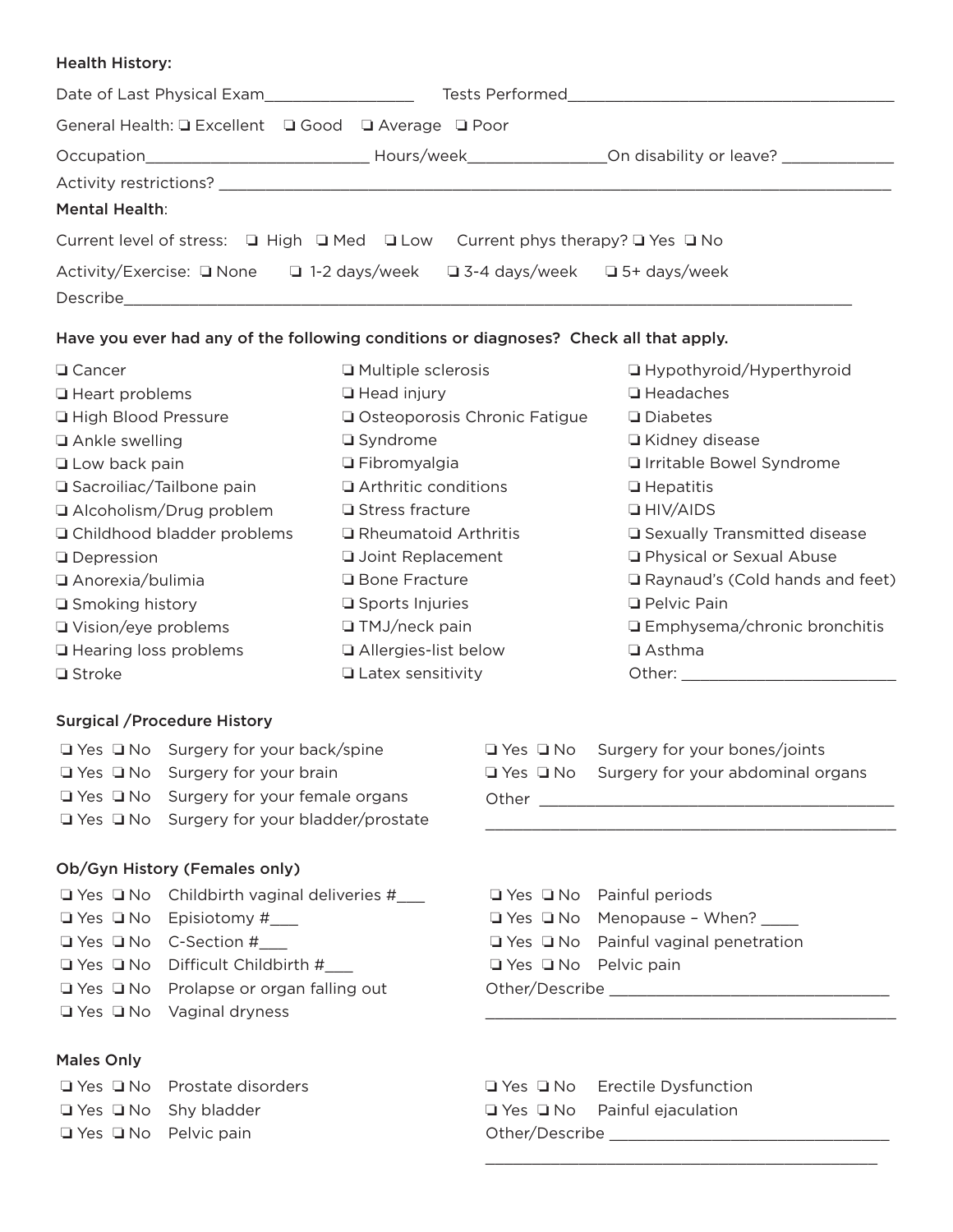| Medications                                                                                                                                                                                                                                                                                                                                                                                                                                                                                                                                                                                                                                                                                                                                                                                                                                                                                                                                                                                                                 |                                                                                                                                                                                                                                                               | <b>Start Date</b> |                                                                                                                                              | Reason for taking                                                                                                                                                                                |
|-----------------------------------------------------------------------------------------------------------------------------------------------------------------------------------------------------------------------------------------------------------------------------------------------------------------------------------------------------------------------------------------------------------------------------------------------------------------------------------------------------------------------------------------------------------------------------------------------------------------------------------------------------------------------------------------------------------------------------------------------------------------------------------------------------------------------------------------------------------------------------------------------------------------------------------------------------------------------------------------------------------------------------|---------------------------------------------------------------------------------------------------------------------------------------------------------------------------------------------------------------------------------------------------------------|-------------------|----------------------------------------------------------------------------------------------------------------------------------------------|--------------------------------------------------------------------------------------------------------------------------------------------------------------------------------------------------|
|                                                                                                                                                                                                                                                                                                                                                                                                                                                                                                                                                                                                                                                                                                                                                                                                                                                                                                                                                                                                                             | Over the Counter-Vitamins, Etc.                                                                                                                                                                                                                               | <b>Start Date</b> |                                                                                                                                              | Reason for taking                                                                                                                                                                                |
| $\Box$ Yes $\Box$ No                                                                                                                                                                                                                                                                                                                                                                                                                                                                                                                                                                                                                                                                                                                                                                                                                                                                                                                                                                                                        | <b>Pelvic Symptoms Questionnaire</b><br>Trouble initiating urine stream                                                                                                                                                                                       |                   | $\Box$ Yes $\Box$ No                                                                                                                         | Painful urination                                                                                                                                                                                |
| $\Box$ Yes $\Box$ No<br>$\Box$ Yes $\Box$ No<br>$\Box$ Yes $\Box$ No<br>$\Box$ Yes $\Box$ No<br>$\Box$ Yes $\Box$ No<br>$\Box$ Yes $\Box$ No<br>$\Box$ Yes $\Box$ No<br>$\Box$ Yes $\Box$ No                                                                                                                                                                                                                                                                                                                                                                                                                                                                                                                                                                                                                                                                                                                                                                                                                                | Urinary intermittent/slow stream<br>Trouble emptying bladder<br>Difficulty stopping the urine stream<br>Trouble emptying bladder completely<br>Straining or pushing to empty bladder<br>Dribbling after urination<br>Constant urine leakage<br>Blood in urine |                   | $\Box$ Yes $\Box$ No<br>$\Box$ Yes $\Box$ No<br>$\Box$ Yes $\Box$ No<br>$\Box$ Yes $\Box$ No<br>$\Box$ Yes $\Box$ No<br>$\Box$ Yes $\Box$ No | Trouble feeling bladder urge/fullness<br>Current laxative use<br>Trouble feeling bowel urge/fullness<br>Constipation/straining<br>Trouble holding back gas/feces<br>Recurrent bladder infections |
| 1. Frequency of urination: awake hour's _____ times per day, sleep hours _____ times per night<br>2. When you have normal urge to urinate, how long can you delay before you have to go to the toilet?<br>_________minutes ___________hours, _________not at all<br>3. The usual amount of urine passed is: _____________small__________medium _________large<br>Frequency of bowel movements ______times per day, _____times per week, or __________.<br>4.<br>5. When you have an urge to have a bowel movement, how long can you delay before you have to go to the<br>toilet? ______________minutes, ______________hours, _________not at all.<br>7. Average fluid intake (one glass is 8 oz or one cup) _____________glasses per day<br>8. Rate a feeling of organ "falling out" / prolapsed or pelvic heaviness pressure:<br>None present<br>_____Times per month (specify if related to activity or your period)<br>_____With standing for _______ minutes or ________ hours.<br>With exertion or straining<br>Other |                                                                                                                                                                                                                                                               |                   |                                                                                                                                              |                                                                                                                                                                                                  |
| No leakage<br>Times per day<br>Times per week<br>Times per month                                                                                                                                                                                                                                                                                                                                                                                                                                                                                                                                                                                                                                                                                                                                                                                                                                                                                                                                                            | 9a. Bladder Leakage - number of episodes.<br>Only with physical exertion/cough                                                                                                                                                                                |                   | ___No leakage<br>_Times per day<br>___Times per week<br>___Times per month                                                                   | 9b. Bowel leakage- number of episodes<br>___Only with exertion/strong urge                                                                                                                       |
| No leakage<br>Just a few drops<br>Wet underwear<br>Wet outerwear<br>Wets the floor                                                                                                                                                                                                                                                                                                                                                                                                                                                                                                                                                                                                                                                                                                                                                                                                                                                                                                                                          | 10a. On Average, how much urine do you leak?                                                                                                                                                                                                                  |                   | No leakage<br>___Stool straining<br>_Complete emptying                                                                                       | 10b. How much stool do you lose?<br>___Small amount in underwear                                                                                                                                 |